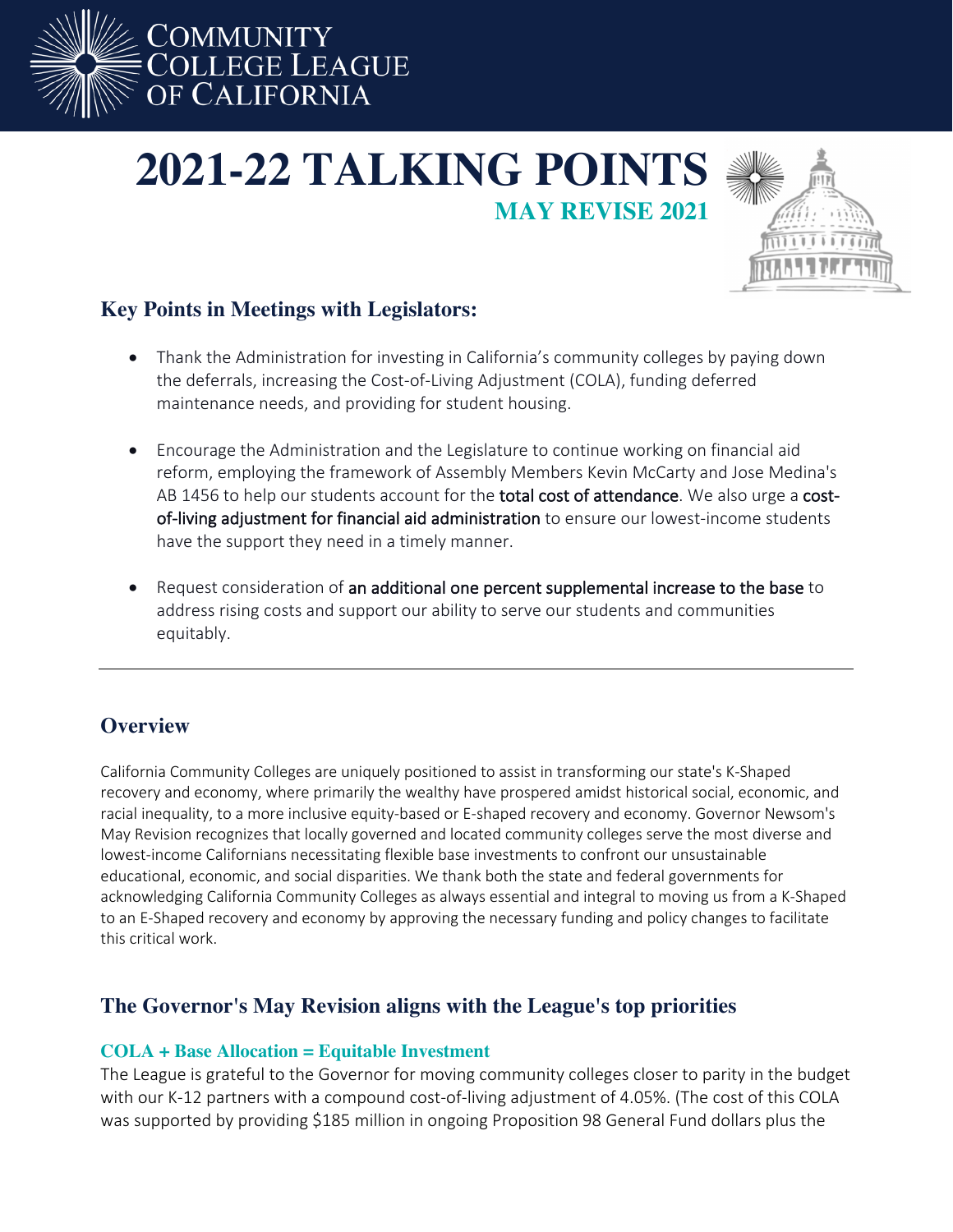Governor's original proposed \$111.1 million). This ongoing investment assists community college districts in addressing the increasing costs of keeping the doors and portals open and operating. May Revision investments in Dual Enrollment and other collaborative work with our K-12 and university partners recognize the interdependency and power of collaboration along the entire span of public education in California. Still, the very sector of post-secondary public education serving the largest number of Californians disproportionally impacted by the pandemic, job loss, and historical inequities was not provided a one percent supplemental base allocation like that for K-12, nor did community colleges receive a COLA commensurate with our university partners. We respectfully request consideration of an additional one percent supplemental increase to the base to address rising costs and support our ability to serve our students and communities equitably.

#### **Deferral Buy-down**

We are grateful for the Governor's proposal to buy down the deferrals in their entirety. This action will provide colleges with more funds for locally determined needs while offering state policymakers more options for possible future downturns.

#### **Deferred Maintenance**

We appreciate the proposal to provide more than one half billion in one-time dollars to support deferred maintenance at our colleges and districts and urge elected leaders to maintain this necessary investment (The Administration would provide \$314.1 million in one-time Proposition 98 General Fund support and an additional \$250 million in the one-time American Rescue Act of 2021).

### **Other Important Issues**

#### **Reforming Financial Aid**

Despite comprising two-thirds of the California higher education population, community college students receive only six percent of Cal Grant resources. This disparity must end if we are serious about building a more equitable California. We recognize that financial aid is an ongoing expenditure; that much of the 2021-22 budget is one-time in nature; and that the Administration has made significant investments in our colleges and students. Still, we encourage the Administration and Legislature to continue working on financial aid reform, employing the framework of Assembly Member Kevin McCarty and Jose Medina's AB 1456 to help our students account for the total cost of attendance. Further, the League identifies a Cost-of-Living Adjustment for Financial Aid Administration as a necessary condition of equitably and efficiently disbursing financial aid to the lowest-income students in a timely manner for access and success.

#### **Workforce Based Learning**

The League has approached this pandemic and its recovery with the desire to have an Equitable or "E- shaped" recovery, which ensures that our most vulnerable students and families are protected. In so doing, we have advocated for a budget that helps stave off a lost generation of students who drop out and do not return to complete their educational and professional goals. The Governor has proposed a multi-pronged approach to help workers seek retraining, address regional work needs, ensure intersegmental collaboration, and address equity gaps with his Learning Aligned Employment, Education and Training Support Grants for Displaced Workers, and Regional K-16 Education Collaborative initiatives.